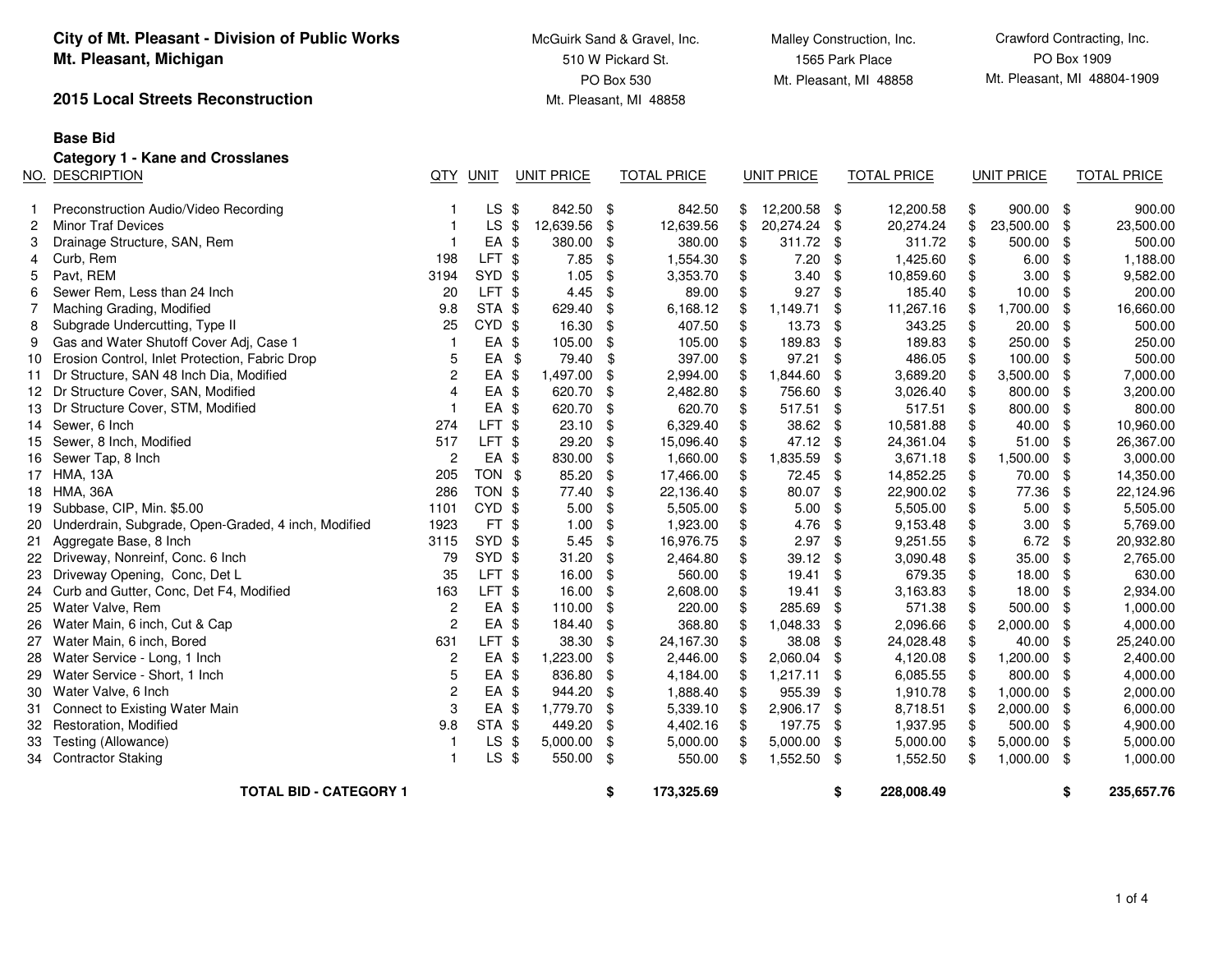|    |                                                        |                |         |                   |      | McGuirk Sand & Gravel, Inc.<br>510 W Pickard St.<br>PO Box 530<br>Mt. Pleasant, MI 48858 |                   | Malley Construction, Inc.<br>1565 Park Place<br>Mt. Pleasant, MI 48858 |      |                   |      | Crawford Contracting, Inc.<br>PO Box 1909<br>Mt. Pleasant, MI 48804-1909 |  |  |
|----|--------------------------------------------------------|----------------|---------|-------------------|------|------------------------------------------------------------------------------------------|-------------------|------------------------------------------------------------------------|------|-------------------|------|--------------------------------------------------------------------------|--|--|
|    | <b>Category 2 - Anna Street</b>                        |                |         |                   |      |                                                                                          |                   |                                                                        |      |                   |      |                                                                          |  |  |
|    | NO. DESCRIPTION                                        | QTY            | UNIT    | <b>UNIT PRICE</b> |      | <b>TOTAL PRICE</b>                                                                       | <b>UNIT PRICE</b> | <b>TOTAL PRICE</b>                                                     |      | <b>UNIT PRICE</b> |      | <b>TOTAL PRICE</b>                                                       |  |  |
|    | Preconstruction Audio/Video Recording                  |                | $LS$ \$ | 842.50            | -\$  | 842.50                                                                                   | \$1,329.98        | \$1,329.98                                                             | \$   | $900.00$ \$       |      | 900.00                                                                   |  |  |
| 2  | <b>Minor Traf Devices</b>                              |                | $LS$ \$ | 16,581.46         | \$   | 16,581.46                                                                                | \$13,047.47       | \$13,047.47                                                            | \$   | 17,500.00 \$      |      | 17,500.00                                                                |  |  |
| 3  | Sidewalk, Rem                                          | 4274           | SFT \$  | 0.75              | -\$  | 3,205.50                                                                                 | \$0.49            | \$2,094.26                                                             | \$   | $0.50$ \$         |      | 2,137.00                                                                 |  |  |
| 4  | Curb, Rem                                              | 492            | LFT \$  | 7.50              | \$   | 3,690.00                                                                                 | \$5.65            | \$2,779.80                                                             | \$   | $6.00$ \$         |      | 2,952.00                                                                 |  |  |
| 5  | Pavt, Rem                                              | 2383           | SYD \$  | 1.05              | -\$  | 2,502.15                                                                                 | \$3.37            | \$8,030.71                                                             | \$   | $3.00$ \$         |      | 7,149.00                                                                 |  |  |
| 6  | Machine Grading, Modified                              | 6.4            | STA \$  | 1,702.10          | \$   | 10,893.44                                                                                | \$1,772.33        | \$11,342.91                                                            | \$   | $3,030.00$ \$     |      | 19,392.00                                                                |  |  |
|    | Subgrade Undercutting, Type II                         | 25             | CYD \$  | 16.30             | -\$  | 407.50                                                                                   | \$13.73           | \$343.25                                                               | \$   | $20.00$ \$        |      | 500.00                                                                   |  |  |
| 8  | Gas and Water Shutoff Cover Adj, Case 1                | 2              | EA \$   | 105.00            | \$   | 210.00                                                                                   | \$186.06          | \$372.12                                                               | \$   | 250.00            | \$   | 500.00                                                                   |  |  |
| 9  | Erosion Control, Inlet Protection, Fabric Drop         | 3              | EA \$   | 79.40             | \$   | 238.20                                                                                   | \$87.33           | \$261.99                                                               | \$   | $100.00$ \$       |      | 300.00                                                                   |  |  |
|    | 10 Dr Structure, SAN 48 Inch Dia, Modified             | 3              | EA \$   | 1,497.00          | \$   | 4,491.00                                                                                 | \$1,484.02        | \$4,452.06                                                             | \$   | 3,500.00          | \$   | 10,500.00                                                                |  |  |
|    | 11 Dr Structure Cover, SAN, Modified                   | $\Delta$       | EA \$   | 620.70            | \$   | 2,482.80                                                                                 | \$716.45          | \$2,865.80                                                             | \$   | 800.00 \$         |      | 3,200.00                                                                 |  |  |
|    | 12 Dr Structure Cover, STM, Modified                   |                | EA \$   | 620.70            | \$   | 620.70                                                                                   | \$485.35          | \$485.35                                                               | \$   | 800.00 \$         |      | 800.00                                                                   |  |  |
|    | 13 Sewer, 6 Inch                                       | 555            | LFT \$  | 38.20             | \$   | 21,201.00                                                                                | \$38.00           | \$21,090.00                                                            | \$   | 45.00 \$          |      | 24,975.00                                                                |  |  |
|    | 14 Sewer, 8 Inch, Modified                             | 678            | LFT \$  | 42.70             | \$   | 28,950.60                                                                                | \$46.42           | \$31,472.76                                                            | \$   | 68.00 \$          |      | 46,104.00                                                                |  |  |
|    | 15 Sewer Tap, 8 Inch                                   | $\mathbf 1$    | EA \$   | 830.00            | \$   | 830.00                                                                                   | \$1,669.20        | \$1,669.20                                                             | \$   | 1,500.00          | \$   | 1,500.00                                                                 |  |  |
|    | 16 HMA, 13A                                            | 152            | TON \$  | 85.20             | \$   | 12,950.40                                                                                | \$72.45           | \$11,012.40                                                            | \$   | 70.00 \$          |      | 10,640.00                                                                |  |  |
|    | 17 HMA, 36A                                            | 213            | TON \$  | 77.40             | \$   | 16,486.20                                                                                | \$80.07           | \$17,054.91                                                            | \$   | 77.36             | \$   | 16,477.68                                                                |  |  |
|    | 18 Subbase, CIP, Min. \$5.00                           | 830            | CYD \$  | 11.50             | \$   | 9,545.00                                                                                 | \$5.00            | \$4,150.00                                                             | \$   | 11.25             | \$   | 9,337.50                                                                 |  |  |
|    | 19 Underdrain, Subgrade, Open-Graded, 4 inch, Modified | 1320           | FT \$   | 7.80              | \$   | 10,296.00                                                                                | \$4.76            | \$6,283.20                                                             | \$   | $3.00$ \$         |      | 3,960.00                                                                 |  |  |
|    | 20 Aggregate Base, 8 Inch                              | 2313           | SYD \$  | 5.65              | \$   | 13,068.45                                                                                | \$2.98            | \$6,892.74                                                             | \$   | $6.72$ \$         |      | 15,543.36                                                                |  |  |
| 21 | Driveway, Nonreinf, Conc, 6 Inch                       | 42             | SYD \$  | 35.40             | \$   | 1,486.80                                                                                 | \$39.12           | \$1,643.04                                                             | \$   | $35.00$ \$        |      | 1,470.00                                                                 |  |  |
| 22 | Driveway Opening, Conc, Det L                          | 50             | LFT \$  | 16.00             | \$   | 800.00                                                                                   | \$19.41           | \$970.50                                                               | \$   | $18.00$ \$        |      | 900.00                                                                   |  |  |
|    | 23 HMA Approach, Modified                              | 4              | TON \$  | 250.00            | \$   | 1,000.00                                                                                 | \$258.75          | \$1,035.00                                                             | \$   | 250.00            | \$   | 1,000.00                                                                 |  |  |
|    | 24 Approach, CI I, 6 Inch                              | 28             | SYD \$  | 12.50             | \$   | 350.00                                                                                   | \$5.82            | \$162.96                                                               | \$   | 5.50              | \$   | 154.00                                                                   |  |  |
| 25 | Curb and Gutter, Conc, Det F4, Modified                | 442            | LFT \$  | 16.00             | \$   | 7,072.00                                                                                 | \$19.41           | \$8,579.22                                                             | \$   | 18.00             | \$   | 7,956.00                                                                 |  |  |
| 26 | Sidewalk Ramp, ADA                                     | 586            | SFT \$  | 4.95              | \$   | 2,900.70                                                                                 | \$5.95            | \$3,486.70                                                             | \$   | 5.25              | \$   | 3,076.50                                                                 |  |  |
|    | 27 Sidewalk, Conc, 4 Inch                              | 2888           | SFT \$  | 2.65              | \$   | 7,653.20                                                                                 | \$3.36            | \$9,703.68                                                             | \$   | 2.75              | - \$ | 7,942.00                                                                 |  |  |
|    | 28 Sidewalk, Conc, 6 Inch                              | 675            | SFT \$  | 3.55              | \$   | 2,396.25                                                                                 | \$4.35            | \$2,936.25                                                             | \$   | $3.75$ \$         |      | 2,531.25                                                                 |  |  |
|    | 29 Detectable Warning Surface, Modified                | 48             | LFT \$  | 62.00             | \$   | 2,976.00                                                                                 | \$64.17           | \$3,080.16                                                             | \$   | 65.00 \$          |      | 3,120.00                                                                 |  |  |
|    | 30 Hydrant Set, Rem                                    | 2              | EA \$   | 285.00            | \$   | 570.00                                                                                   | \$465.89          | \$931.78                                                               | \$   | 700.00 \$         |      | 1,400.00                                                                 |  |  |
| 31 | <b>Hydrant Set</b>                                     | $\overline{c}$ | EA \$   | 3,391.50          | \$   | 6,783.00                                                                                 | \$3,429.09        | \$6,858.18                                                             | \$   | $3,100.00$ \$     |      | 6,200.00                                                                 |  |  |
|    | 32 Water Main, 6 Inch                                  | 63             | FT \$   | 60.40             | \$   | 3,805.20                                                                                 | \$43.31           | \$2,728.53                                                             | \$   | $50.00$ \$        |      | 3,150.00                                                                 |  |  |
| 33 | Water Main, 6 Inch, Bored                              | 641            | LFT \$  | 37.60             | -\$  | 24,101.60                                                                                | \$39.44           | \$25,281.04                                                            | \$   | 40.00 \$          |      | 25,640.00                                                                |  |  |
|    | 34 Water Service - Long, 1 Inch                        | q              | EA \$   | 1,855.60          |      | \$16,700.40                                                                              | \$1,846.94        | \$16,622.46                                                            | \$   | $1,200.00$ \$     |      | 10,800.00                                                                |  |  |
|    | 35 Water Service - Short, 1 Inch                       | 6              | EA \$   | 1,124.30 \$       |      | 6,745.80                                                                                 | \$1,218.82        | \$7,312.92                                                             | \$   | 800.00 \$         |      | 4,800.00                                                                 |  |  |
|    | 36 Water Service - Short, 2 Inch                       |                | EA \$   | 1,730.60 \$       |      | 1,730.60                                                                                 | \$2,256.22        | \$2,256.22                                                             | -\$  | 1,500.00 \$       |      | 1,500.00                                                                 |  |  |
|    | 37 Water Main, 6 Inch, Cut & Cap                       | 2              | EA \$   | 184.40            | -\$  | 368.80                                                                                   | \$4,890.61        | \$9,781.22                                                             | \$   | $2,000.00$ \$     |      | 4,000.00                                                                 |  |  |
|    | 38 Tapping Sleeve and Valve                            | $\overline{c}$ | EA \$   | 3,100.10          | \$   | 6,200.20                                                                                 | \$1,277.61        | \$2,555.22                                                             | -\$  | 2,700.00 \$       |      | 5,400.00                                                                 |  |  |
|    | 39 Restoration, Modified                               | 6.4            | STA \$  | 735.10            | - \$ | 4,704.64                                                                                 | \$792.60          | \$5,072.64                                                             | - \$ | 500.00 \$         |      | 3,200.00                                                                 |  |  |
| 40 | Testing (Allowance)                                    |                | $LS$ \$ | 2,500.00          | - \$ | 2,500.00                                                                                 | \$2,500.00        | \$2,500.00                                                             | \$   | 2,500.00          | \$   | 2,500.00                                                                 |  |  |
|    | 41 Contractor Staking                                  |                | $LS$ \$ | 1,100.00          | -\$  | 1,100.00                                                                                 | \$1,863.00        | \$1,863.00                                                             | \$   | 6,000.00          | \$   | 6,000.00                                                                 |  |  |
|    | <b>TOTAL BID - CATEGORY 2</b>                          |                |         |                   | S    | 261,438.09                                                                               |                   | \$262,391.63                                                           |      |                   |      | 297,107.29                                                               |  |  |
|    | <b>TOTAL BID - BOTH CATEGORIES</b>                     |                |         |                   | S    | 434,763.78                                                                               |                   | \$490,400.12                                                           |      |                   | S    | 532,765.05                                                               |  |  |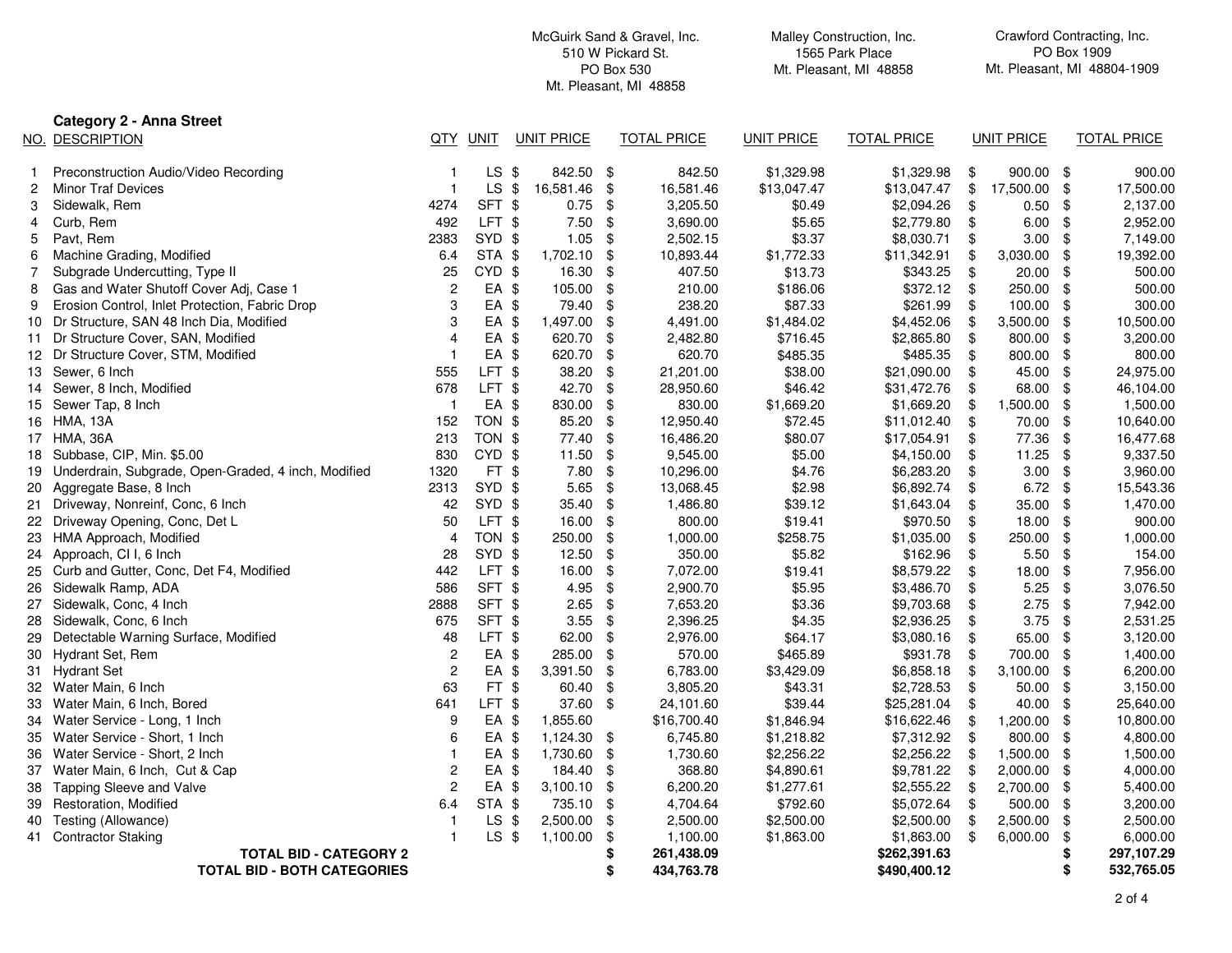|    |                                                     |                         |                   | Mt. Pleasant, MI 48858 |                   |    | Clare, MI 48617    |    |                   |    |                    |
|----|-----------------------------------------------------|-------------------------|-------------------|------------------------|-------------------|----|--------------------|----|-------------------|----|--------------------|
|    | <b>Base Bid</b>                                     |                         |                   |                        |                   |    |                    |    |                   |    |                    |
|    |                                                     |                         |                   |                        |                   |    |                    |    |                   |    |                    |
|    | <b>Category 1 - Kane and Crosslanes</b>             |                         |                   |                        |                   |    |                    |    |                   |    |                    |
|    | NO. DESCRIPTION                                     |                         | QTY UNIT          |                        | <b>UNIT PRICE</b> |    | <b>TOTAL PRICE</b> |    | <b>UNIT PRICE</b> |    | <b>TOTAL PRICE</b> |
| 1  | Preconstruction Audio/Video Recording               | -1                      | LS                | -\$                    | 2,000.00          | \$ | 2,000.00           | \$ | 1,850.00          | \$ | 1,850.00           |
| 2  | <b>Minor Traf Devices</b>                           | $\mathbf{1}$            | <b>LS</b>         | \$                     | 12,000.00         | \$ | 12,000.00          | \$ | 1,700.00          | \$ | 1,700.00           |
| 3  | Drainage Structure, SAN, Rem                        | 1                       | EA \$             |                        | 400.00            | \$ | 400.00             | \$ | 650.00            | \$ | 650.00             |
| 4  | Curb, Rem                                           | 198                     | LFT <sub>\$</sub> |                        | 7.00              | \$ | 1,386.00           | \$ | 11.00             | \$ | 2,178.00           |
| 5  | Pavt, REM                                           | 3194                    | SYD \$            |                        | 4.50              | \$ | 14,373.00          | \$ | 2.25              | \$ | 7,186.50           |
| 6  | Sewer Rem, Less than 24 Inch                        | 20                      | LFT \$            |                        | 15.00             | \$ | 300.00             | \$ | 45.00             | \$ | 900.00             |
| 7  | Maching Grading, Modified                           | 9.8                     | STA \$            |                        | 2,200.00          | \$ | 21,560.00          | \$ | 1,500.00          | \$ | 14,700.00          |
| 8  | Subgrade Undercutting, Type II                      | 25                      | CYD \$            |                        | 20.00             | \$ | 500.00             | \$ | 25.00             | \$ | 625.00             |
| 9  | Gas and Water Shutoff Cover Adj, Case 1             | $\mathbf{1}$            | EA \$             |                        | 250.00            | \$ | 250.00             | \$ | 350.00            | \$ | 350.00             |
| 10 | Erosion Control, Inlet Protection, Fabric Drop      | 5                       | EA \$             |                        | 100.00            | \$ | 500.00             | \$ | 100.00            | \$ | 500.00             |
| 11 | Dr Structure, SAN 48 Inch Dia, Modified             | $\overline{c}$          | EA \$             |                        | 2,500.00          | \$ | 5,000.00           | \$ | 1,900.00          | \$ | 3,800.00           |
| 12 | Dr Structure Cover, SAN, Modified                   | $\overline{4}$          | EA \$             |                        | 600.00            | \$ | 2,400.00           | \$ | 655.00            | \$ | 2,620.00           |
| 13 | Dr Structure Cover, STM, Modified                   | $\mathbf{1}$            | EA \$             |                        | 600.00            | \$ | 600.00             | \$ | 655.00            | \$ | 655.00             |
| 14 | Sewer, 6 Inch                                       | 274                     | LFT <sub>\$</sub> |                        | 44.00             | \$ | 12,056.00          | \$ | 60.00             | \$ | 16,440.00          |
| 15 | Sewer, 8 Inch, Modified                             | 517                     | LFT \$            |                        | 55.00             | \$ | 28,435.00          | \$ | 38.00             | \$ | 19,646.00          |
| 16 | Sewer Tap, 8 Inch                                   | $\overline{c}$          | EA \$             |                        | 800.00            | \$ | 1,600.00           | \$ | 400.00            | \$ | 800.00             |
| 17 | <b>HMA, 13A</b>                                     | 205                     | TON \$            |                        | 70.00             | \$ | 14,350.00          | \$ | 86.50             | \$ | 17,732.50          |
| 18 | <b>HMA, 36A</b>                                     | 286                     | TON \$            |                        | 78.82             | \$ | 22,542.52          | \$ | 92.00             | \$ | 26,312.00          |
| 19 | Subbase, CIP, Min. \$5.00                           | 1101                    | CYD               | -\$                    | 12.00             | \$ | 13,212.00          | \$ | 9.50              | \$ | 10,459.50          |
| 20 | Underdrain, Subgrade, Open-Graded, 4 inch, Modified | 1923                    | FT \$             |                        | 8.00              | \$ | 15,384.00          | \$ | 12.00             | \$ | 23,076.00          |
| 21 | Aggregate Base, 8 Inch                              | 3115                    | SYD \$            |                        | 7.00              | \$ | 21,805.00          | \$ | 4.90              | \$ | 15,263.50          |
| 22 | Driveway, Nonreinf, Conc. 6 Inch                    | 79                      | SYD \$            |                        | 31.23             | \$ | 2,467.17           | \$ | 45.00             | \$ | 3,555.00           |
| 23 | Driveway Opening, Conc, Det L                       | 35                      | LFT <sub>\$</sub> |                        | 15.97             | \$ | 558.95             | \$ | 20.00             | \$ | 700.00             |
| 24 | Curb and Gutter, Conc, Det F4, Modified             | 163                     | LFT \$            |                        | 15.97             | \$ | 2,603.11           | \$ | 18.50             | \$ | 3,015.50           |
| 25 | Water Valve, Rem                                    | $\overline{\mathbf{c}}$ | EA \$             |                        | 500.00            | \$ | 1,000.00           | \$ | 400.00            | \$ | 800.00             |
| 26 | Water Main, 6 inch, Cut & Cap                       | $\overline{c}$          | EA \$             |                        | 650.00            | \$ | 1,300.00           | \$ | 400.00            | \$ | 800.00             |
| 27 | Water Main, 6 inch, Bored                           | 631                     | LFT \$            |                        | 48.00             | \$ | 30,288.00          | \$ | 49.75             | \$ | 31,392.25          |
| 28 | Water Service - Long, 1 Inch                        | $\overline{c}$          | EA \$             |                        | 1,600.00          | \$ | 3,200.00           | \$ | 2,700.00          | \$ | 5,400.00           |
| 29 | Water Service - Short, 1 Inch                       | 5                       | EA \$             |                        | 900.00            | \$ | 4,500.00           | \$ | 1,600.00          | \$ | 8,000.00           |
| 30 | Water Valve, 6 Inch                                 | $\overline{c}$          | EA \$             |                        | 1,000.00          | \$ | 2,000.00           | \$ | 1,700.00          | \$ | 3,400.00           |
| 31 | Connect to Existing Water Main                      | 3                       | EA \$             |                        | 2,500.00          | \$ | 7,500.00           | \$ | 1,000.00          | \$ | 3,000.00           |
| 32 | Restoration, Modified                               | 9.8                     | STA \$            |                        | 400.00            | \$ | 3,920.00           | \$ | 2,000.00          | \$ | 19,600.00          |
| 33 | Testing (Allowance)                                 | 1                       | <b>LS</b>         | - \$                   | 5,000.00          | \$ | 5,000.00           | \$ | 5,000.00          | \$ | 5,000.00           |
| 34 | <b>Contractor Staking</b>                           | $\mathbf{1}$            | $LS$ \$           |                        | 1,500.00          | \$ | 1,500.00           | \$ | 1,600.00          | \$ | 1,600.00           |
|    | <b>TOTAL BID - CATEGORY 1</b>                       |                         |                   |                        |                   | \$ | 256.490.75         |    |                   | \$ | 253,706.75         |

**TOTAL BID - CATEGORY 1**

2201 Commerce Street

The Isabella Corporation

Robbin Harsh Excavating, Inc. 9395 S. Clare AvenueClare, MI 48617